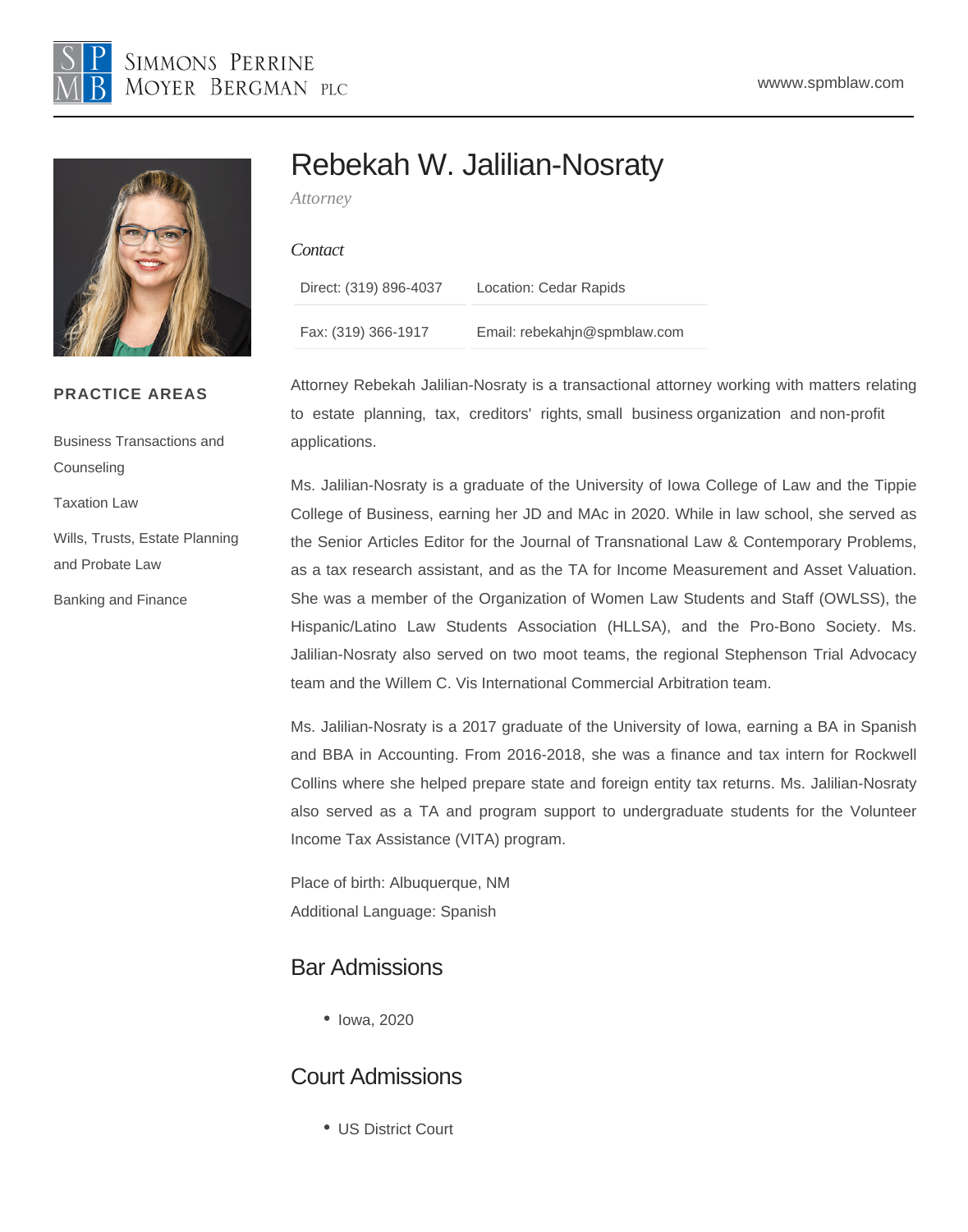- Northern District of Iowa
- US Court of Appeals
	- Eighth Circuit

# **Education**

- University of Iowa College of Law, JD, with distinction, 2020
	- Tax Research Assistant
	- <sup>o</sup> Senior Articles Editor, the Journal of Transnational Law & Contemporary Problems
	- o Member, Women Law Students and Staff (OWLSS)
	- <sup>o</sup> Member, Hispanic/Latino Law Students Association (HLLSA)
	- <sup>o</sup> Member, Pro-Bono Society
	- <sup>o</sup> Participant, Willem C. Vis International Commercial Arbitration Moot
- University of Iowa Tippie College of Business, MAc, 2020
	- TA for Income Measurement and Asset Valuation
- The University of Iowa, BA, Spanish and BBA, Accounting, 2017
	- TA and program support to undergraduate students for the VITA program

# Professional & Community Affiliations

#### **Professional Memberships**

- Iowa State Bar Association
	- <sup>o</sup> Business Law Section
	- o Commercial & Bankruptcy Law Section
	- <sup>o</sup> Probate, Trust & Estate Planning Section
	- Taxation Section
- Linn County Bar Association
	- o Linn Law Club, Board of Directors
- Cedar Rapids Area Estate Planning Council
	- Board of Directors

#### **Community Involvement**

- Corridor Women Connect
- Daybreak Rotary of Cedar Rapids

### **Publications**